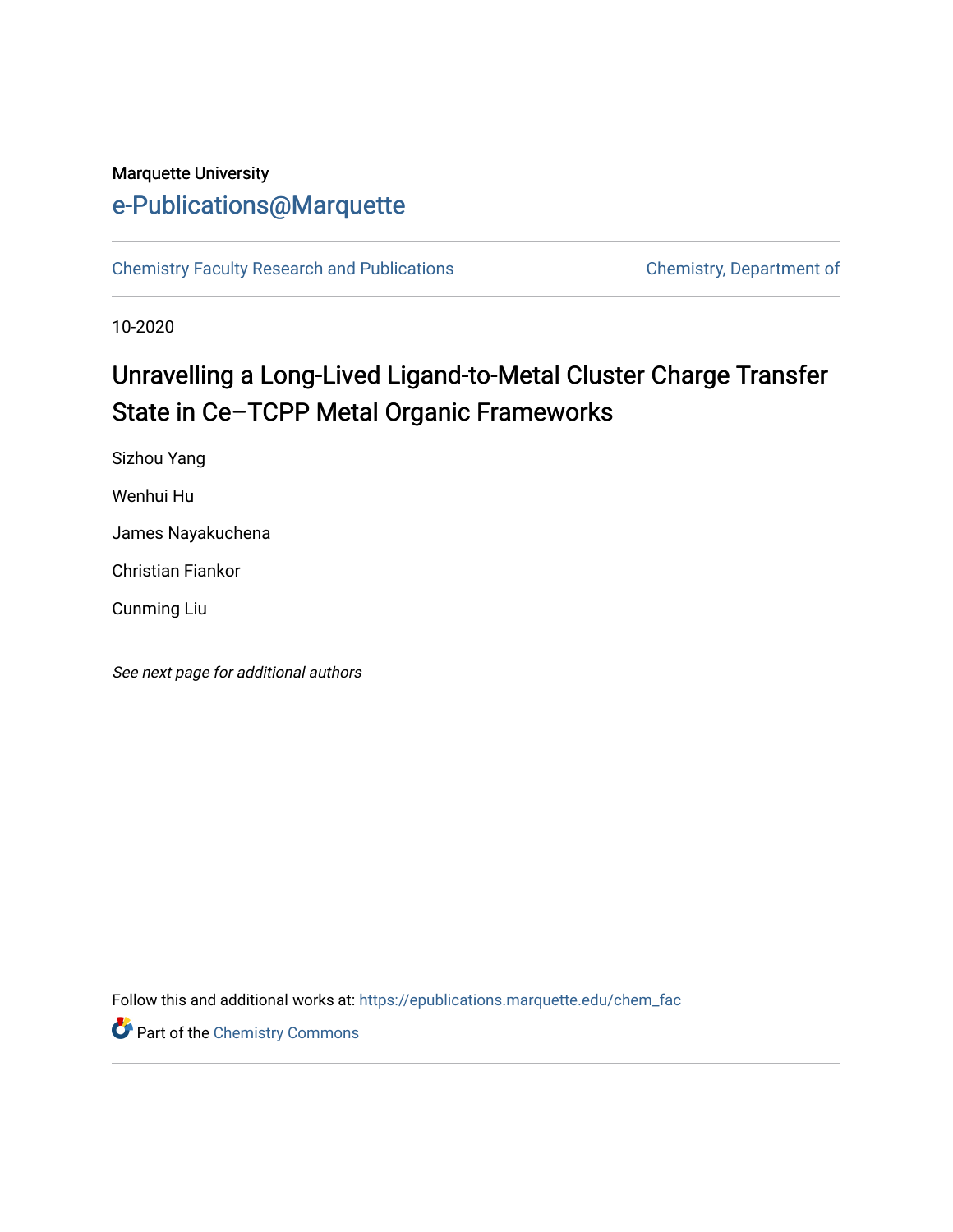#### Authors

Sizhou Yang, Wenhui Hu, James Nayakuchena, Christian Fiankor, Cunming Liu, Eli Diego Kinigstein, Jian Zhang, Xiaoyi Zhang, and Jier Huang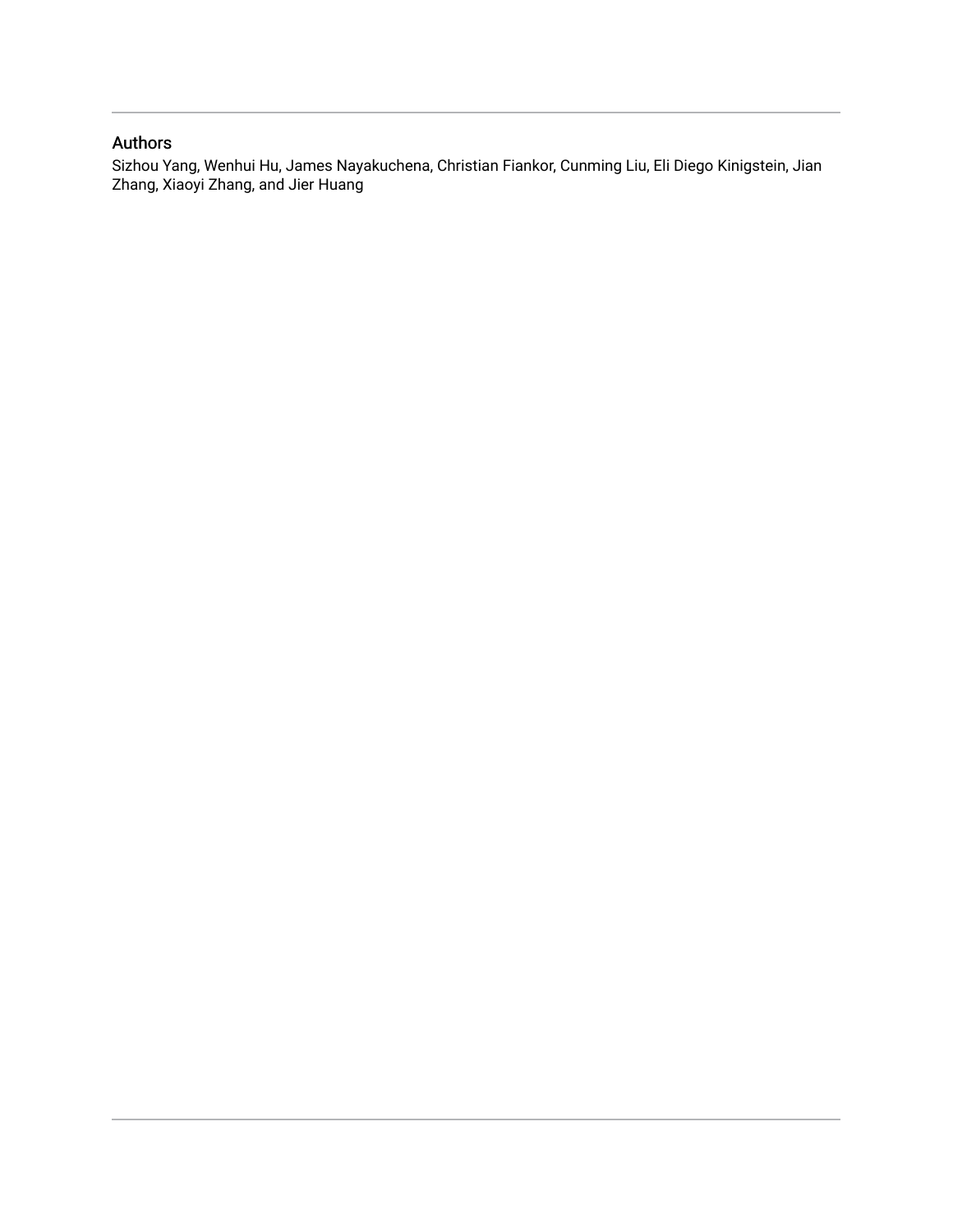**Marquette University**

# **e-Publications@Marquette**

## *Chemistry Faculty Research and Publications/College of Arts and Sciences*

*This paper is NOT THE PUBLISHED VERSION***.**  Access the published version via the link in the citation below.

*Chemical Communications*, Vol. 56, No. 90 (October 2020): 13971-13974[. DOI.](https://doi.org/10.1039/D0CC04116E) This article is © Royal Society of Chemistry and permission has been granted for this version to appear in [e-](http://epublications.marquette.edu/)[Publications@Marquette.](http://epublications.marquette.edu/) Royal Society of Chemistry does not grant permission for this article to be further copied/distributed or hosted elsewhere without the express permission from Royal Society of Chemistry.

# Unravelling a Long-Lived Ligand-to-Metal Cluster Charge Transfer State in Ce–TCPP Metal Organic Frameworks

Sizhuo Yang Department of Chemistry, Marquette University, Milwaukee, Wisconsin Wenhui Hu Department of Chemistry, Marquette University, Milwaukee, Wisconsin James Nyakuchena Department of Chemistry, Marquette University, Milwaukee, Wisconsin Christian Fiankor Department of Chemistry, University of Nebraska-Lincoln, Lincoln, Nebraska Cunming Liu X-ray Science Division, Argonne National Laboratory, Argonne, Illinois Eli Diego Kinigstein X-ray Science Division, Argonne National Laboratory, Argonne, Illinois Jian Zhang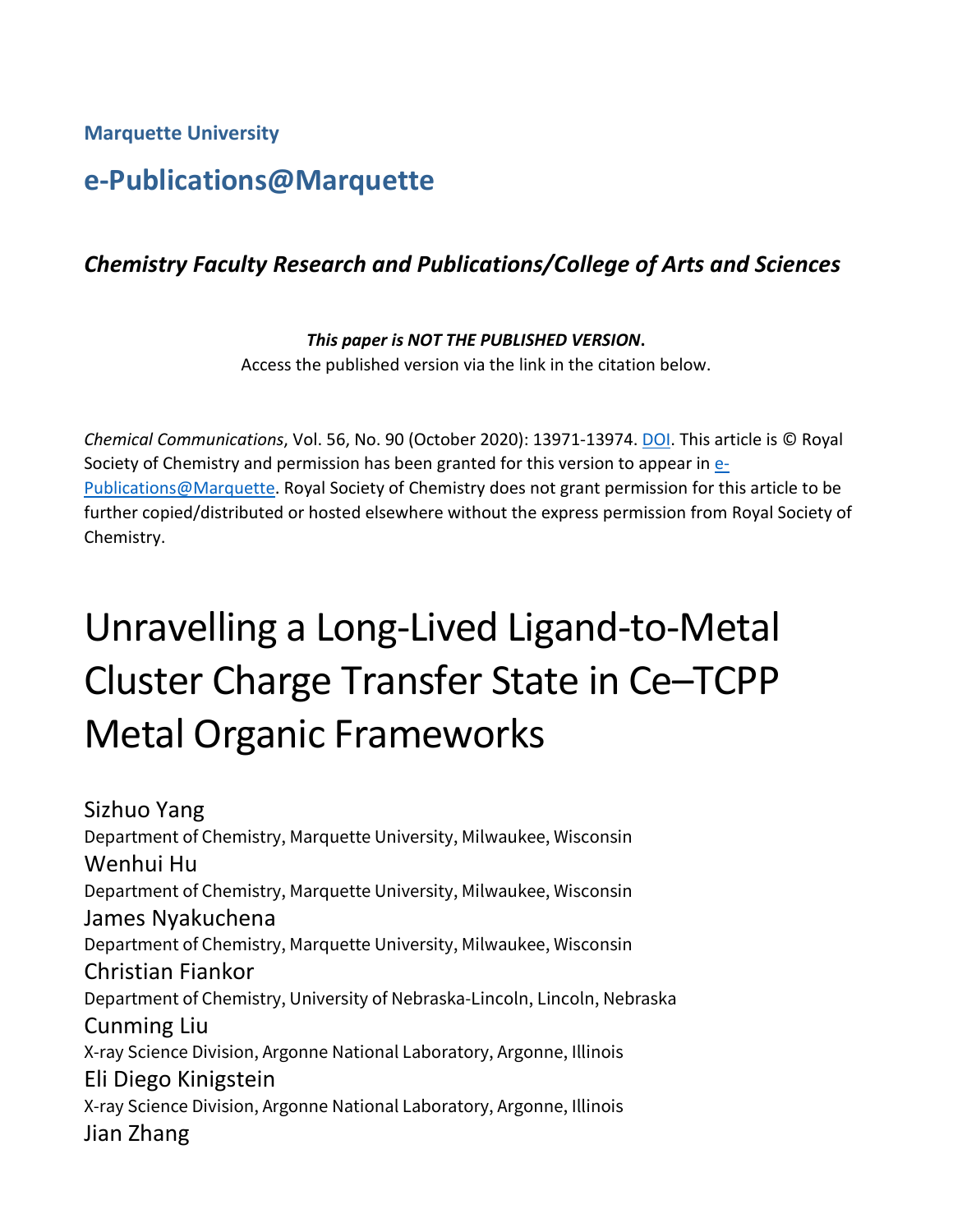Department of Chemistry, University of Nebraska-Lincoln, Lincoln, Nebraska Xiaoyi Zhang

X-ray Science Division, Argonne National Laboratory, Argonne, Illinois

### Jier Huang

Department of Chemistry, Marquette University, Milwaukee, Wisconsin

### Abstract

Metal organic frameworks (MOFs) have emerged as promising photocatalytic materials for solar energy conversion. However, a fundamental understanding of light harvesting and charge separation (CS) dynamics in MOFs remains underexplored, yet they are key factors that determine the efficiency of photocatalysis. Herein, we report the design and CS dynamics of the Ce–TCPP MOF using ultrafast spectroscopic methods.



The direct conversion of water or  $CO<sub>2</sub>$  by sunlight into fuel is a promising approach to address global energy and environmental issues.<sup>1</sup> However, it remains a great challenge to drive such a reaction in an efficient way and an appropriate catalyst is highly desired to promote the reaction at a reasonable rate. As an emerging class of porous materials, metal organic frameworks (MOFs) offer a new opportunity by taking advantage of both homogenous and heterogeneous catalysis for photocatalysis.<sup>2</sup> MOFs are created by assembling metal-containing secondary building units (SBUs) with organic linkers.<sup>3</sup> With flexible metal SBUs and organic linkers, MOFs are able to integrate light-harvesting materials and catalysts into a single matrix.<sup>4</sup> In addition, the high crystallinity and porous nature of MOFs may facilitate charge transport and diffusion of reactants during the photocatalytic reaction.<sup>5</sup> Due to these reasons, a large number of MOFs with built-in photosensitizers (PSs) and molecular catalysts have been used for water splitting and  $CO<sub>2</sub>$  reduction.<sup>6</sup> However, the majority of these works are centered on their catalytic performance and stability rather than fundamental mechanism. The commonly accepted catalytic pathway initiates with light absorption by the PS, which is followed by charge separation (CS) events either through oxidative quenching of the PS by electron transfer (ET) to the catalyst or reductive quenching through ET from the electron donor. As a result, it is essential to gain thorough knowledge of the fundamental aspects of the light harvesting and CS processes before we explore MOFs for photocatalytic applications.<sup>6c,7</sup> Indeed, the presence of a long-lived CS state in a few MOFs following photoexcitation has been reported previously.7*<sup>a</sup>*,8 We have also reported the formation of a long-lived CS state in a zeolitic imidazolate framework based on a Co node and 2-methyl imidazolate ligand (ZIF-67).<sup>9</sup> While these fundamental studies demonstrate the great potential of MOFs as light harvesting and CS materials, these systems largely rely on a ligand that has limited absorption in the visible region<sup>7*a*,8*a*, $e$  or a transition metal d–d transition with a low</sup> extinction coefficient<sup>9</sup> as the PS, preventing their further applications in solar energy conversion. In response to these challenges, in this work, we report the excited state and CS dynamics of a porphyrin-based Ce–TCPP MOF by using optical transient absorption (OTA) and X-ray transient absorption (XTA) spectroscopy, where the TCPP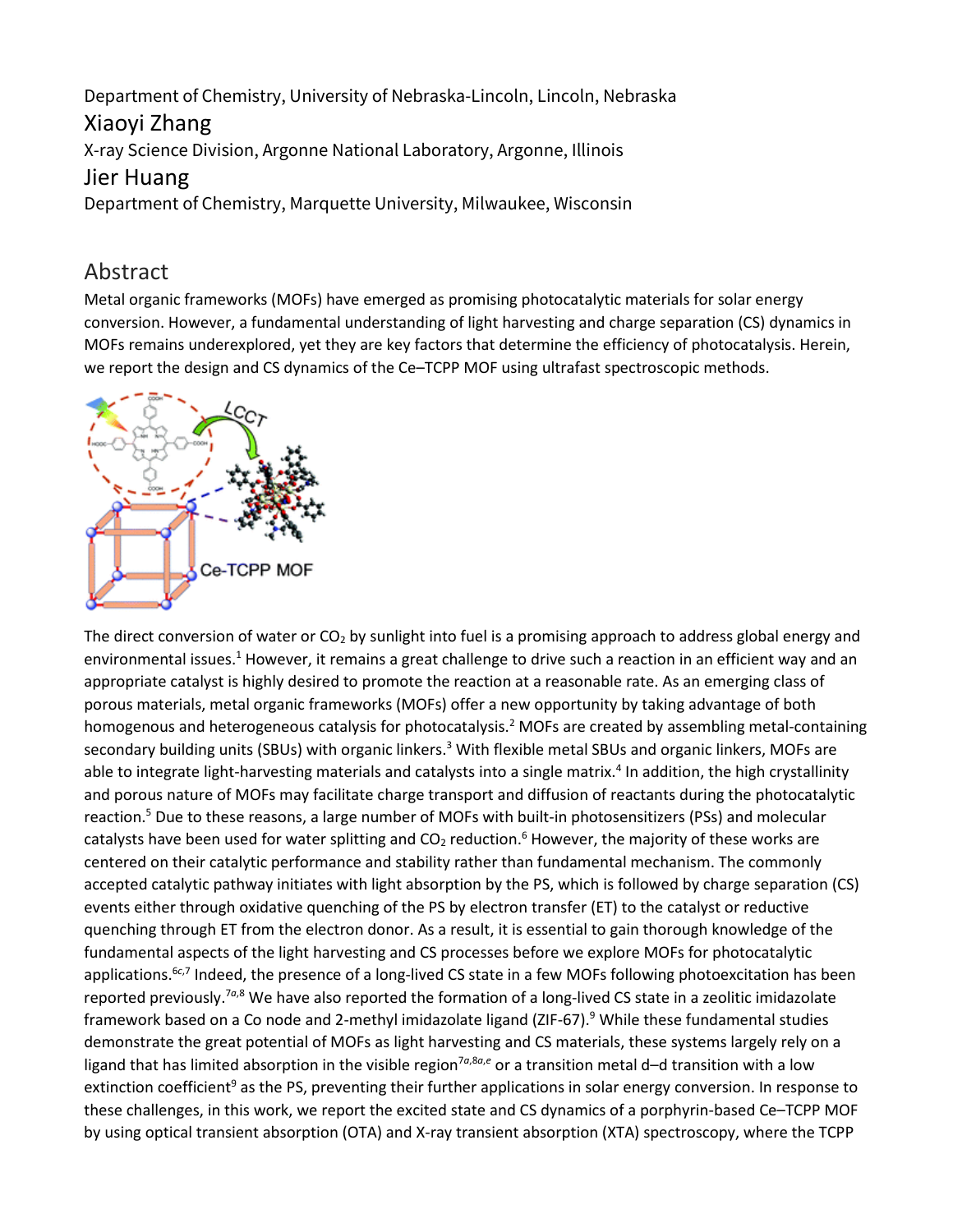ligand (tetrakis(4-carboxyphenyl)porphyrin) has broad absorption and a relatively high extinction coefficient in the UV-visible spectrum. We show that the excitation of Ce–TCPP MOFs leads to the formation of a long-lived CS state with ligand-to-metal cluster charge transfer (LCCT) character, where the mixed-phase structure in Ce–TCPP MOFs was found to play an important role in the formation of this LCCT state.

As shown in Fig. 1a, the 3D Ce–TCPP MOF was synthesized by a solvothermal reaction. The obtained product was characterized by powder XRD (Fig. 1b) and SEM (inset of Fig. 1b) and shows a needle-like shape. After comparing the XRD patterns of the Ce–TCPP MOF with the patterns simulated from the single crystal structure of many TCPP MOFs, it seems that the structure of the Ce–TCPP MOF did not agree with any of these singlephase MOFs. Instead, we found that the XRD patterns agree well with a combination of the XRD patterns of the crystal structures of VETTUK<sup>10</sup> and CAU-19 (Fig. 1b),<sup>11</sup> where the patterns of the former are more prominent. These results suggest that the crystalline structure of Ce–TCPP MOFs is dominated by a structure similar to VETTUK with a slight contribution from CAU 19. The porosity of Ce–TCPP MOFs was confirmed by  $N_2$  sorption measurement (Fig. S1, ESI†) and thermogravimetric analysis (TGA) (Fig. S2, ESI†). The average BET surface area is 342.67 m<sup>2</sup> g<sup>-1</sup> based on two measurements. This value is relatively small but within the range of literature results of similar TCPP-based MOFs (330–600 m<sup>2</sup> g<sup>-1</sup>).<sup>11</sup> The TGA results show two characteristic steps, including a weight loss below 100 °C and one at 360–500 °C, which can be attributed to the evaporation of water molecules and the decomposition of the MOF with the dissociation of the Ce–O bond, respectively.<sup>11</sup> The formation of Ce– TCPP MOFs was further supported by the Fourier-transform infrared (FT-IR) spectra (Fig. 1c), where we observed the disappearance of C=O stretching at 1700 cm<sup>-1</sup>, which is present in TCPP resulting from free –COOH, the shift of C=C valence vibration of phenyl rings from 1559 cm<sup>-1</sup> to 1526 cm<sup>-1</sup>, and two new peaks at 1587 cm<sup>-1</sup> and 1400 cm<sup>-1</sup>, which can be assigned to asymmetric and symmetric vibrational stretching of COO<sup>-</sup>, respectively.<sup>12</sup> These results together suggest the successful coordination of the carboxyl group in TCPP with the Ce metal ion in Ce–TCPP MOFs.



Fig. 1 (a) Synthetic scheme of Ce–TCPP; (b) XRD patterns of Ce–TCPP and patterns simulated from the single crystal structure of similar TCPP MOFs; (c) FTIR spectra of TCPP and Ce–TCPP. Inset of (b) is the SEM image of Ce–TCPP MOFs.

In addition to the bulk structure, the local coordination environment at the Ce center in Ce–TCPP MOFs was confirmed by X-ray absorption spectroscopy (XAS). The X-ray absorption near edge structure (XANES) spectra of Ce–TCPP MOFs and two reference samples, *i.e.*, hexagonal CeCl<sub>3</sub>·7H<sub>2</sub>O (Ce<sup>3+</sup>) and cubic CeO<sub>2</sub> (Ce<sup>4+</sup>), as well as the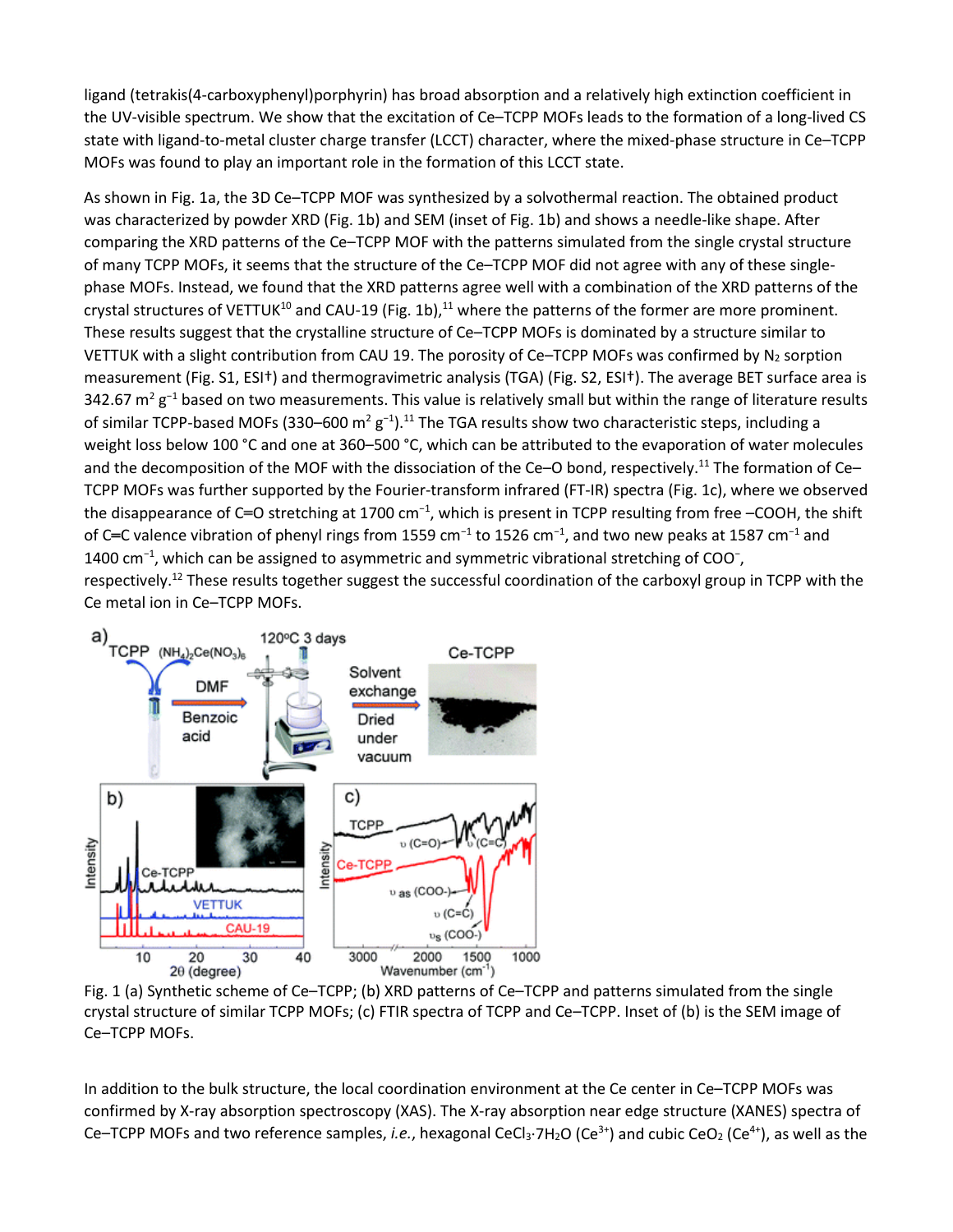starting material (NH<sub>4</sub>)<sub>2</sub>Ce(NO<sub>3</sub>)<sub>6</sub>, are shown in Fig. 2a. The main feature at ∼5725.5 eV in the spectrum of CeCl<sub>3</sub> is the absorption white line corresponding to the dipole allowed transition from Ce 2p to 5d mixed with the 4f<sup>1</sup> final state,<sup>13</sup> suggesting that Ce in CeCl<sub>3</sub> is in a trivalent state (Ce<sup>3+</sup>). In contrast, the XANES spectrum of CeO<sub>2</sub> and (NH<sub>4</sub>)<sub>2</sub>Ce(NO<sub>3</sub>)<sub>6</sub> exhibits two distinct features, where the features for CeO<sub>2</sub> occur at ~5731 eV and 5737.5 eV and those for  $(NH_4)_2$ Ce(NO<sub>3</sub>)<sub>6</sub> occur at 5729 eV and 5738 eV, which can be attributed to the mixedvalence behavior of tetravalent Cerium (Ce<sup>4+</sup>) in its final state (4f<sup>1</sup>5dt<sub>2g</sub>L and 4f<sup>0</sup>5d; L denotes the oxygen 2p hole).<sup>14</sup> Unlike the reference samples, the XANES spectrum of Ce–TCPP MOF shows the main absorption edge at 5725.5 eV and a weak feature at 5737.5 eV, which can be assigned to the  $4f<sup>1</sup>$  and  $4f<sup>0</sup>$  absorption peaks, respectively, suggesting the co-existence of a Ce<sup>3+</sup>/Ce<sup>4+</sup> valence state in the Ce–TCPP MOF. This is further supported by the energy difference (∼12 eV) between these two features, which agrees well with the Coulomb interaction of Ce 2p and Ce 4f orbitals.<sup>15</sup> As suggested by the previous literature report on similar Ce-MOFs, $^{11}$  the Ce center in the Ce–TCPP MOF is dominated by Ce<sup>3+</sup> that can be attributed to the reduction of Ce4+ by the redox-active linkers (*i.e.*, TCPP).



Fig. 2 (a) XANES spectra of Ce–TCPP MOFs (red), CeCl<sub>3</sub> (blue), CeO<sub>2</sub> (black) and (NH<sub>4</sub>)<sub>2</sub>Ce(NO<sub>3</sub>)<sub>6</sub> (olive). (b) The Fourier-transformed XAS spectrum of Ce–TCPP in *R*-space. The inset shows the fitting model. The data are shown as open dots and FEFF fits are shown as solid lines.

To gain a deeper insight of the local coordination environment, we quantitatively fitted the extended X-ray absorption fine structure (EXAFS) spectrum of Ce–TCPP (Fig. S3a, ESI†) using the Demeter XAS analysis package. As the XRD results suggest that the structure of Ce–TCPP MOF is featured by a combination of VETTUK and CAU-19, the fitting models based on the crystal structure of both VETTUK $^{10}$  and CAU-19<sup>11</sup> were used to fit the data. It is interesting to note that the EXAFS spectrum can be adequately fit based on the crystal structure of VETTUK (fitting parameters listed in Table S1, ESI†) but significant deviation was observed based on CAU-19. This can be explained by the fact that the crystalline structure of the Ce–TCPP MOF is dominated by a structure similar to VETTUK, which is consistent with the XRD results. The EXAFS data and the resulting best fit in *R*-space and *k*space are presented in Fig. 2b and Fig. S3b (ESI†), respectively. From the best fitting, the bond distance of Ce to O in Ce–TCPP was found to be between 2.22 Å and 2.61 Å. The Ce–O distances are within the range of distances reported in the literature for Ce(iv) and Ce(iii) clusters (2.206–2.234 Å for core Ce–O, 2.429 Å to 2.563 Å and 2.364 to 2.765 Å for the remaining Ce–O), $^{16}$  suggesting the validity of our fitting model.

Fig. 3a shows the UV-visible absorption spectrum of TCPP in methanol (black plot), and the diffuse reflectance (DR) spectra of TCPP in the solid state (blue plot) and Ce–TCPP MOFs (red plot). It was found that TCPP in methanol solution exhibits an intense Soret band centered at 415 nm ( $S_0-S_2$  transition) and relatively weaker Q bands ( $S_0-S_1$  transition) that spread over a wide range in the visible region with four distinct peaks at 512 nm  $(Q_y)$ , 547 nm  $(Q_y)$ , 588 nm  $(Q_x)$  and 645 nm  $(Q_x)$ .<sup>17</sup> In contrast, Ce–TCPP MOFs show broad absorption extended to ∼700 nm. This feature is likely due to scattering because it was also observed in the DR spectrum of TCPP in the solid state. The Soret and Q bands of Ce–TCPP MOFs show a prominent red-shift compared to TCPP, which can be attributed to the planarity change caused by the deformation of TCPP during incorporation: the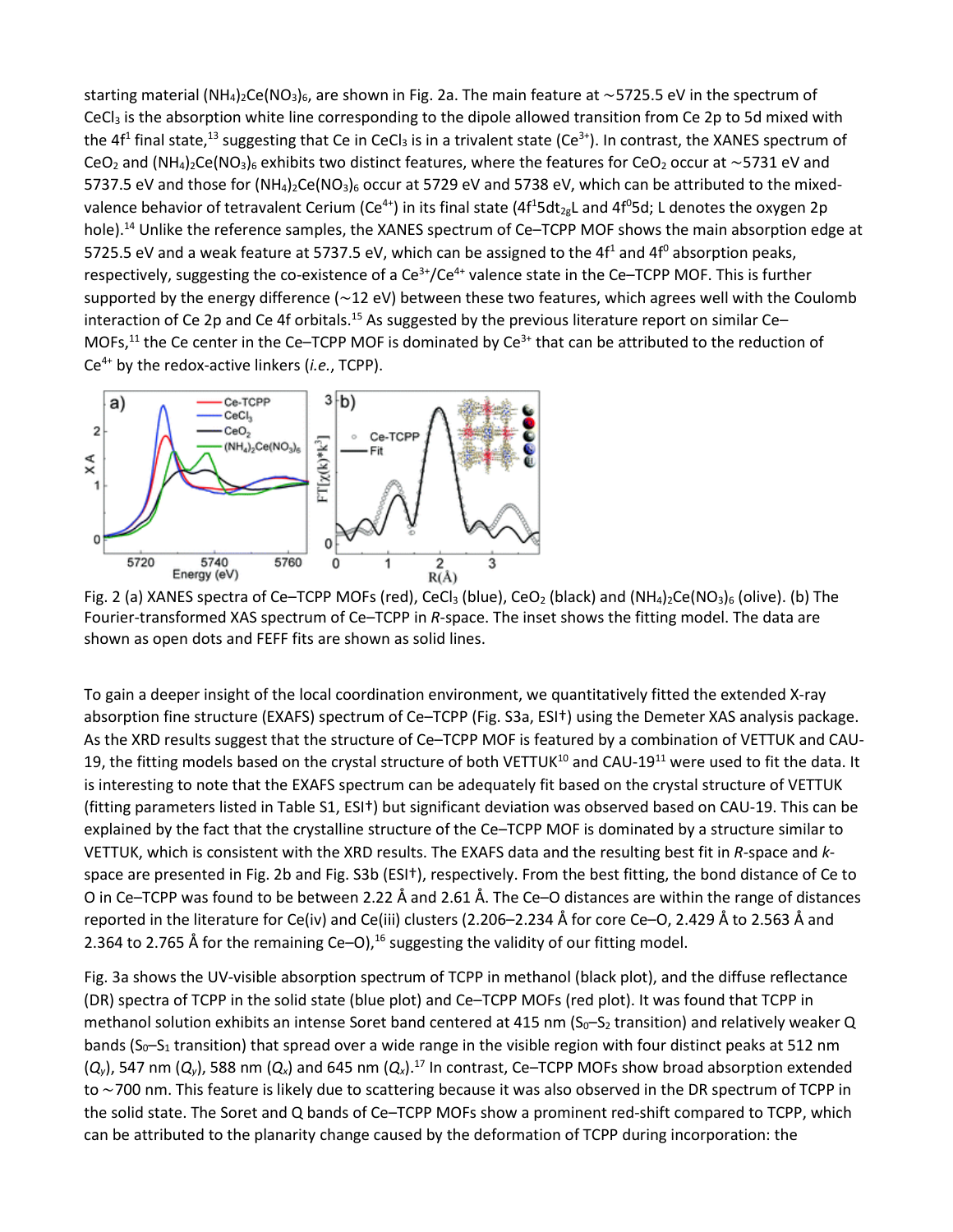confirmed non-planarity of TCPP in the Ce–TCPP MOF destabilizes the porphyrin HOMOs while the LUMOs were not significantly affected.<sup>18</sup> Moreover, the strong coupling of the well-arranged TCPP monomers (Jaggregation)<sup>17b</sup> may also contribute to the red-shift, which has been observed in other porphyrin-based MOFs reported previously.19



Fig. 3 (a) UV-visible absorption spectrum of TCPP in methanol and the diffuse reflectance spectrum of TCPP in the solid state (blue) and Ce–TCPP (red). OTA spectra of TCPP/Al<sub>2</sub>O<sub>3</sub> (b) and Ce–TCPP (c) following 400 nm excitation. The insets show the early time OTA spectra. (d) XANES spectrum of Ce–TCPP MOFs at the Ce L<sub>3</sub>-edge (black plot) and the difference XANES spectra at 100 ps (red), 1 ns (blue), 10 ns (green), and 100 ns (gray) obtained by subtracting the laser-off spectrum from the laser-on spectrum. The difference spectrum at 100 ns delay is shifted manually to provide an offset for a clearer view.

Femtosecond OTA spectroscopy was performed with a selective excitation of the TCPP Soret band to examine the excited state (ES) dynamics of the Ce–TCPP MOFs. To better understand the effect of the porous nature on the ES dynamics in the MOFs, we first measured the OTA spectra of TCPP on an  $Al_2O_3$  thin film, which represents a control sample for intrinsic ES dynamics of TCPP in a heterogeneous environment. As shown in Fig. 3b and Fig. S4a (ESI<sup>†</sup>), the OTA spectra of TCPP/Al<sub>2</sub>O<sub>3</sub> thin film consist of a negative band centered at 415 nm and a broad positive absorption feature from 450 nm overlapping with several distinct bleach signals at 520 nm, 563 nm, 596 nm and 653 nm. These features have been well studied and can be attributed to the TCPP Soret band ground state bleach (GSB), ES absorption (ESA), and Q band GSB, respectively. The recovery of the Soret GSB and the decay of ES follow the same kinetics (Fig. S4b, ESI†), together with the presence of the isosbestic point at 451 nm, suggesting that the decay of ES molecules to their GS is the only relaxation process in TCPP/Al2O<sub>3</sub> after excitation.

Compared to TCPP, the OTA spectra of Ce–TCPP MOFs are dramatically different. As shown in Fig. 3c, the OTA spectra of Ce–TCPP exhibit the Soret and Q band GSB with a red-shift in the range of 450 nm to 670 nm, which is consistent with its UV-visible ground state DR reflectance spectrum. However, the positive features pertaining to ESA are missing in the region < 600 nm even at early times (<1 ps) (inset of Fig. 3c). We attribute this difference to the ultrafast (<200 fs) formation of a new CS state evolved from singlet ES (*i.e.*,  $S_2$  and  $S_1$ ) (Fig. S4c, ESI<sup>†</sup>), as superfast CS was also observed upon Q band excitation (Fig. S4d, ESI†). The CS was further confirmed by observation of a transient feature in the region >700 nm as the fingerprint absorption of one electron oxidized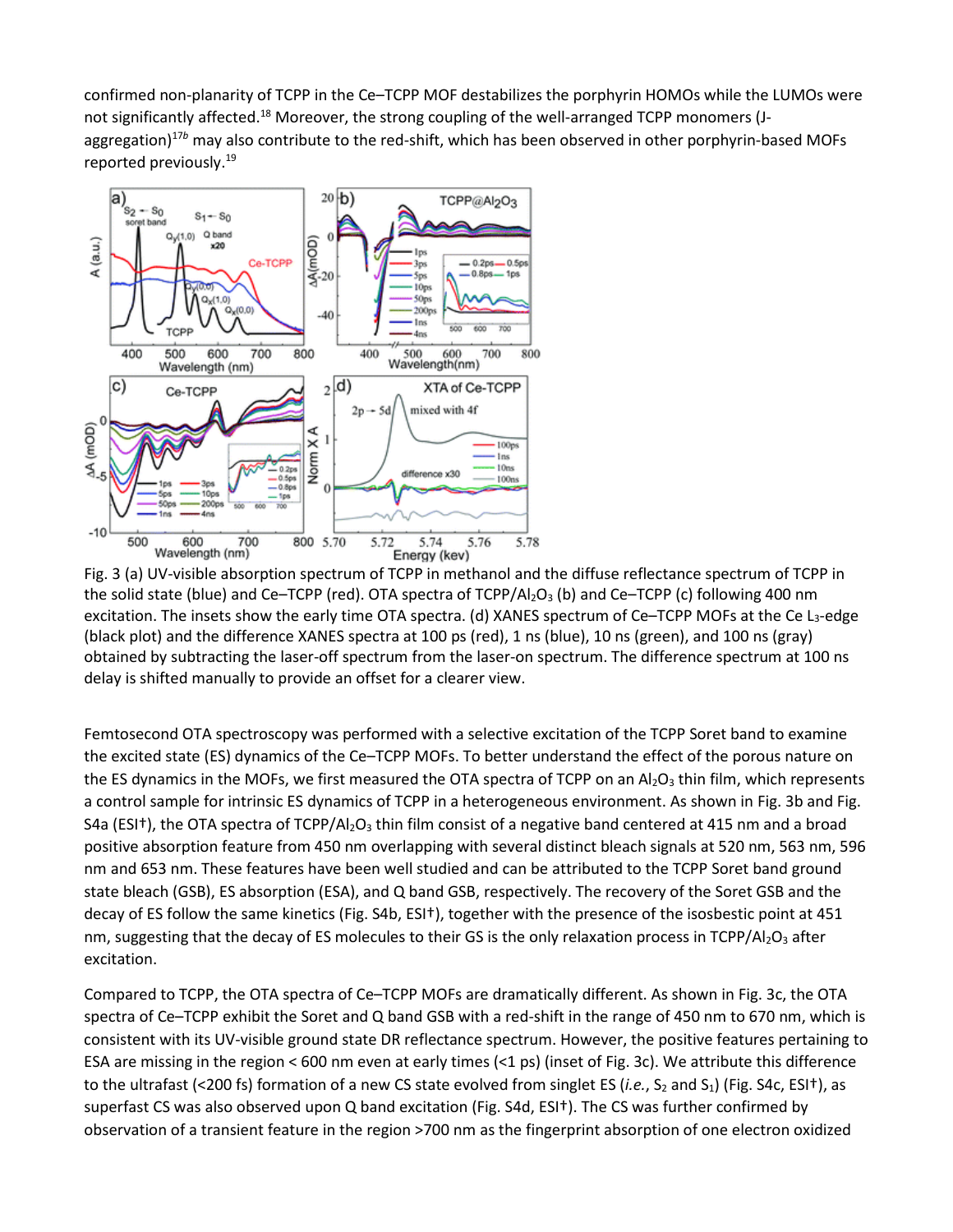TCPP<sup>\*+</sup>.<sup>20</sup> These results, similar to previous reports accounting for electron transfer (ET) processes in MOFs,<sup>19,21</sup> imply that fast ET occurs from TCPP ligand to Ce metal cluster.

To gain more insight on the nature of the CS state, we measured the OTA spectra of three reference samples including CAU-19, a Ce-based MOF that has the same crystal structure as VETTUK (denoted as Ce-VETTUK), and a physical mixture of these two MOFs. The details of the synthetic procedure and structural characterization (XRD, FTIR, DR spectrum, and XAS) of these two MOFs are presented in the ESI and Fig. S5–S8 (ESI†). The OTA spectra of CAU-19 (Fig. S9a, ESI†), Ce-VETTUK (Fig. S9b, ESI†), and the physical mixture of both MOFs (Fig. S9c, ESI†) largely look similar to that of TCPP/Al<sub>2</sub>O<sub>3</sub>, consisting of a Soret GSB at <480 nm, broad ESA, and multiple Q band GSB signals. However, it is notable that the Q band GSB bands, which remain positive in the spectra of TCPP/Al<sub>2</sub>O<sub>3</sub> at all time delays, become negative in the spectra of CAU-19 at ~100 ps, Ce-VETTUK at ~50 ps, and the physical mixture of CAU-19 and Ce-VETTUK as early as 1 ps (Fig. S9 and S10, ESI†). These results together suggest that the CS state observed in the mixed phase Ce–TCPP MOF also occurs in these reference samples, where the formation of CS is fastest in the mixed-phase Ce–TCPP, which then decreases following the order of the physical mixture of CAU-19 and Ce-VETTUK > Ce-VETTUK > CAU-19 (Fig. S11, ESI†). These results suggest that the mixed-phase crystal structure in Ce–TCPP plays an important role in facilitating CS. While the specific roles of each phase remain unclear, similar phase facilitated CS has been observed in other mixed-phase materials.<sup>22</sup> Nevertheless, we can conclude that the presence of a long-lived CS state after ultrafast ET in the mixed-phase Ce–TCPP is expected to be beneficial for applications in photocatalysis.

To gain further insight on the nature of the long-lived CS in the mixed-phase Ce–TCPP, we directly probed the electron density changes at the Ce center following selective excitation of the TCPP ligand using XTA spectroscopy. Fig. 3d shows the XANES spectrum of Ce–TCPP at the Ce L3 edge and the difference spectra obtained by subtracting the GS (laser-off) spectrum from the spectrum collected at different delay times (100 ps, 1 ns, 10 ns and 100 ns) following 400 nm laser excitation. The positive feature observed at 5723.7 eV indicates that the edge energy of Ce shifts to a lower energy, suggesting the formation of a reduced Ce center in Ce–TCPP. This is further supported by the negative feature observed at 5725.5 eV: the decreased number of empty 4f orbitals prohibits the excitation of 2p core electrons, resulting in the decreased absorption intensity. The intensity of this negative feature decreases gradually from 100 ps to 10 ns until 100 ns where no transient signal was observed, suggesting that this is a long-lived transient species (>10 ns). These results together confirmed the formation of a long-lived CS state due to ligand-to-metal cluster charge transfer (LCCT) after photoexcitation of Ce–TCPP, consistent with the OTA results above. As the Ce centers in Ce–TCPP are dominated by Ce<sup>3+</sup>, which is a stable oxidation state, the nature of the long-lived CS state is likely the reduction of a small fraction of  $Ce<sup>4+</sup>$  by the TCPP ligands, which is similar to the mechanism of forming  $Ce<sup>3+</sup>$  centers in Ce–TCPP MOF from Ce<sup>4+</sup> in the starting material,  $(NH_4)_2$ Ce(NO<sub>3</sub>)<sub>6</sub>.<sup>23</sup>

In summary, we have synthesized mixed-phase Ce–TCPP constructed from the free-base TCPP ligand and Cerium ammonium nitrate. Using OTA spectroscopy, we show that ultrafast ET occurs from the TCPP ligand to Ce center in Ce–TCPP MOFs following excitation of the TCPP ligand, forming a long-lived CS state. Systematic OTA studies on three control samples revealed that the presence of a mixed-phase structure in the Ce–TCPP MOF is responsible for the ultrafast formation of the CS state. The nature of this CS state is LCCT, as confirmed by XTA, where the reduction of Ce centers was observed due to excitation of the TCPP ligand. The observed ultrafast charge transfer process that results in the formation of a long-lived CS state (>10 ns) is expected to be beneficial for photocatalysis and thus implies the potential application of Ce–TCPP MOFs in solar energy conversion.

This work was supported by the National Science Foundation (CBET-1706971). Use of the Advanced Photon Source at Argonne National Laboratory was supported by the U.S. Department of Energy, Office of Science, Office of Basic Energy Sciences, under Award No. DE-AC02-06CH11357. Sizhuo Yang acknowledges the John J. Eisch fellowship during the 2018–2019 academic year.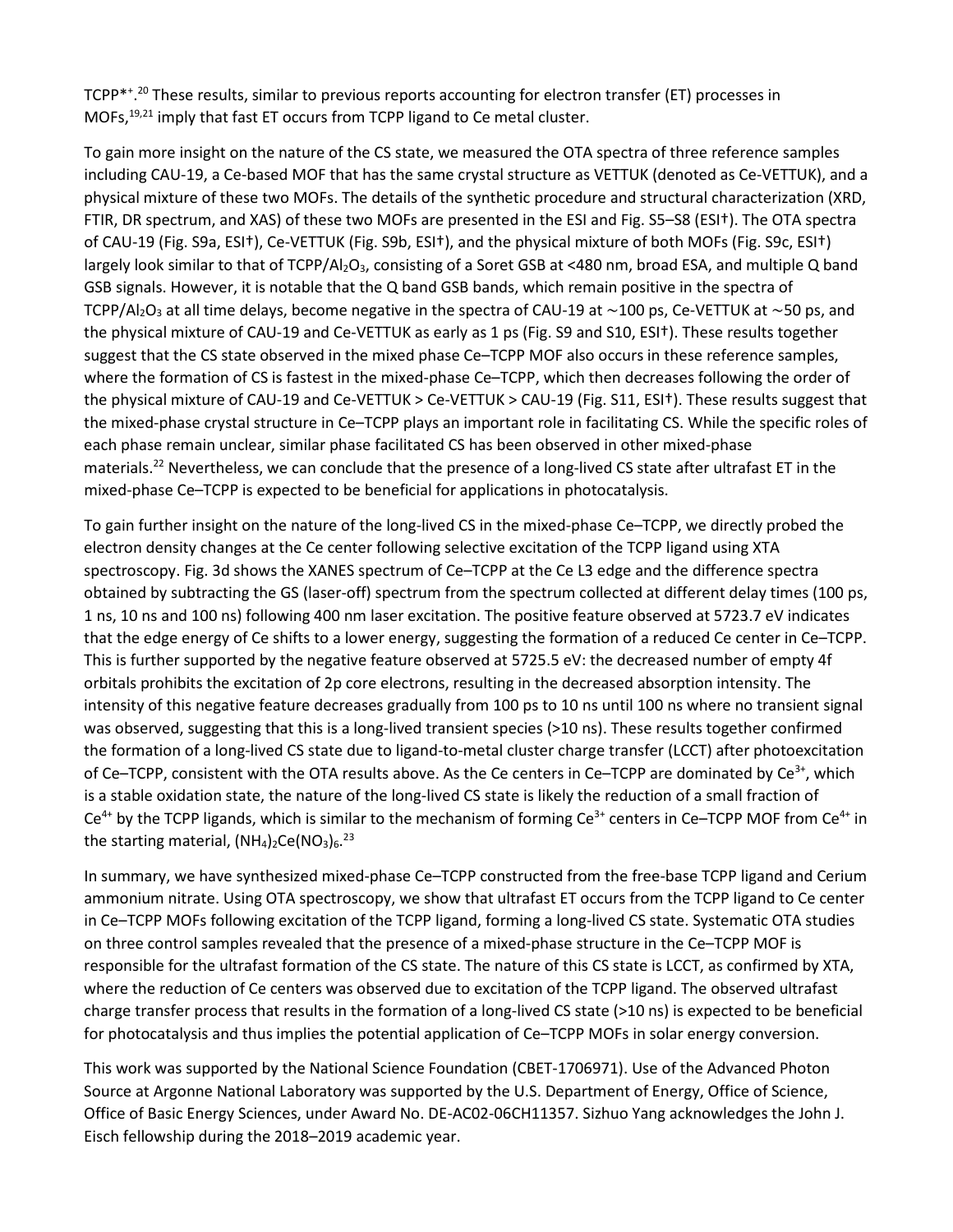## Conflicts of interest

There are no conflicts to declare.

### Notes and references

- 1. (*a*) M. Aresta, A. Dibenedetto and A. Angelini, *Chem. Rev.*, 2014, **114**, 1709 —1742. (*b*) T. Sakakura, J.-C. Choi and H. Yasuda, *Chem. Rev.*, 2007, **107**, 2365 —2387.
- 2. (*a*) P. Moroz, L. Royo Romero and M. Zamkov, *Chem. Commun.*, 2019, **55**, 3033 —3048. (*b*) S. Ye, C. Ding, M. Liu, A. Wang, Q. Huang and C. Li, *Adv. Mater.*, 2019, **31**, 1902069. (*c*) S. Ye, C. Ding, R. Chen, F. Fan, P. Fu, H. Yin, X. Wang, Z. Wang, P. Du and C. Li, *J. Am. Chem. Soc.*, 2018, **140**, 3250 —3256. (*d*) P. Kang, C. Cheng, Z. Chen, C. K. Schauer, T. J. Meyer and M. Brookhart, *J. Am. Chem. Soc.*, 2012, **134**, 5500 —5503. (*e*) P. Hu, Y. Diskin-Posner, Y. Ben-David and D. Milstein, *ACS Catal.*, 2014, **4**, 2649 —2652.
- 3. H. Furukawa, K. E. Cordova, M. O'Keeffe and O. M. Yaghi, *Science*, 2013, **341**, 1230444.
- 4. (*a*) S. Yang, B. Pattengale, S. Lee and J. Huang, *ACS Energy Lett.*, 2018, **3**, 532 —539. (*b*) C. Wang, Z. Xie, K. E. deKrafft and W. Lin, *J. Am. Chem. Soc.*, 2011, **133**, 13445 —13454. (*c*) M. Lammert, M. T. Wharmby, S. Smolders, B. Bueken, A. Lieb, K. A. Lomachenko, D. D. Vos and N. Stock, *Chem. Commun.*, 2015, **51**, 12578 —12581.
- 5. (*a*) A. Dhakshinamoorthy, Z. H. Li and H. Garcia, *Chem. Soc. Rev.*, 2018, **47**, 8134 —8172. (*b*) J.-D. Xiao and H.-L. Jiang, *Acc. Chem. Res.*, 2019, **52**, 356 —366.
- 6. (*a*) N. Kornienko, Y. Zhao, C. S. Kley, C. Zhu, D. Kim, S. Lin, C. J. Chang, O. M. Yaghi and P. Yang, *J. Am. Chem. Soc.*, 2015, **137**, 14129 —14135. (*b*) R. Li, W. Zhang and K. Zhou, *Adv. Mater.*, 2018, **30**, 31. (*c*) A. M. Rice, G. A. Leith, O. A. Ejegbavwo, E. A. Dolgopolova and N. B. Shustova, *ACS Energy Lett.*, 2019, **4**, 1938 —1946.
- 7. (*a*) L. Hanna, P. Kucheryavy, C. Liu, X. Zhang and J. V. Lockard, *J. Phys. Chem. C*, 2017, **121**, 13570 13576. (*b*) S. M. Shaikh, A. Chakraborty, J. Alatis, M. Cai, E. Danilov and A. J. Morris, *Faraday Discuss.*, 2019, **216**, 174 —190.
- 8. (*a*) L. Hanna, C. L. Long, X. Zhang and J. V. Lockard, *Chem. Commun.*, 2020, **56**, 11597 —11600. (*b*) E. Caballero-Mancebo, B. Cohen, S. Smolders, D. E. De Vos and A. Douhal, *Adv. Sci.*, 2019, **6**, 1901020. (*c*) J. Yu, J. Park, A. Van Wyk, G. Rumbles and P. Deria, *J. Am. Chem. Soc.*, 2018, **140**, 10488 —10496. (*d*) M. Alvaro, E. Carbonell, B. Ferrer, F. X. LlabrésiXamena and H. Garcia, *Eur. J. Chem.*, 2007, **13**, 5106 — 5112. (*e*) M. de Miguel, F. Ragon, T. Devic, C. Serre, P. Horcajada and H. García, *ChemPhysChem*, 2012, **13**, 3651 —3654.
- 9. B. Pattengale, S. Yang, J. Ludwig, Z. Huang, X. Zhang and J. Huang, *J. Am. Chem. Soc.*, 2016, **138**, 8072 8075.
- 10. S. George, S. Lipstman and I. Goldberg, *Cryst. Growth Des.*, 2006, **6**, 2651 —2654.
- 11. T. Rhauderwiek, N. Heidenreich, H. Reinsch, S. Oien-Odegaard, K. A. Lomachenko, U. Rutt, A. V. Soldatov, K. P. Lillerud and N. Stock, *Cryst. Growth Des.*, 2017, **17**, 3462 —3474.
- 12. A. Lin, A. A. Ibrahim, P. Arab, H. M. El-Kaderi and M. S. El-Shall, *ACS Appl. Mater. Interfaces*, 2017, **9**, 17961 —17968.